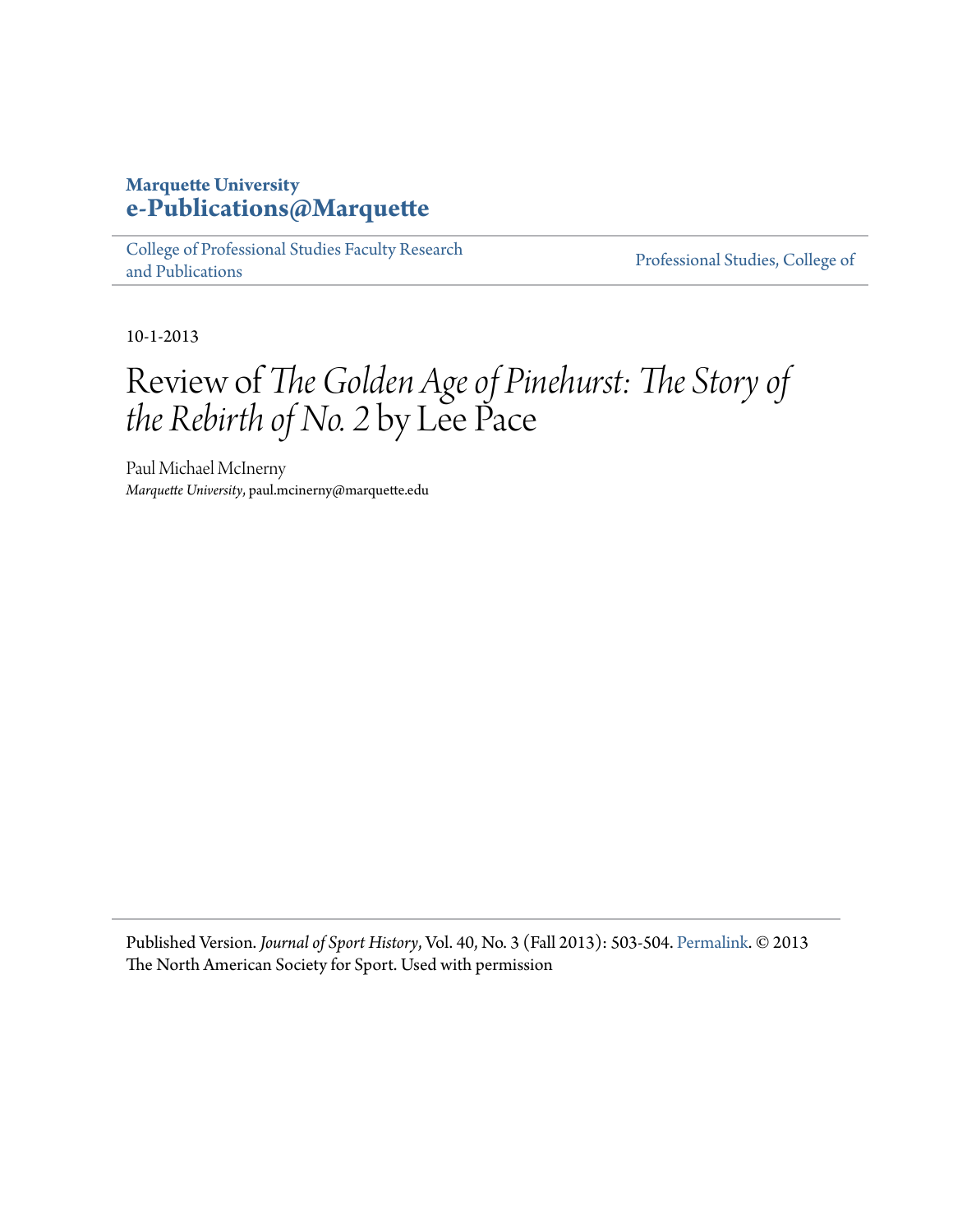PACE, LEE. *The Golden Age of Pinehurst: The Story of the Rebirth of No. 2*. Pinehurst, N.C.: Pinehurst LLC, 2012. Pp. 336. Photographs, appendix, and index. \$39.95 hb.

Across the country there is a movement to return golf courses to their natural state by eliminating over-seeding, removing excess grass, and restricting watering. The "browning" of golf courses is part of the green movement. Some course managers are doing it to conserve money, but most as a return to the original conditions of golf. Lee Pace's *The Golden Age of Pinehurst: The Story of the Rebirth of No. 2* is the story of one of America's most iconic golf courses being returned to its original state. The significance of the course restoration is due to Pinehurst #2 hosting both the US Open for men and women backto-back in 2014, the first time the two tournaments have been held in close proximity on the same course. When millions watch the televised 2014 US Opens, many will probably be introduced to the new return-to-nature trend away from the highly manicured and landscaped courses modern golfers have grown accustomed to playing.

The Pinehurst resort in North Carolina consists of eight golf courses—#2 is one of the most revered 18-holes in the U.S., consistently ranked among the best. Under the original ownership of James Tufts, Pinehurst was developed into a leading golf resort dating back to 1895. Five years after its founding, Scotsman Donald Ross was hired as resident pro and started designing the #2 course, which began play in 1901. Ross, while using Pinehurst as his base, became the premier course designer in the country developing or redesigning hundreds of golf courses. Pinehurst #2—like most Ross course designs utilized the natural terrain—became known for its turtle-backed greens, fast and firm wide fairways that were flanked by unkempt bunkers and hazards consisting of hardpan sand and pine straw. When a pinecone fell from a tree, it stayed.

Pinehurst #2 became home to some of the most prestigious amateur tournaments and eventually professional events. In 1970, the Tufts family sold the resort to the Diamondhead Corp., which decided to accommodate the course to the new array of golf equipment and expectations of the modern golfer. The change meant practically sodding the entire course acreage to become a finely manicured golf venue with soft fairways. When a pinecone fell, it was swiftly removed. This lush version of the course successfully hosted the men's US Open in both 1999 and 2005.

The purpose of Pace's book is to support the decision and explain in detail the work to return Pinehurst #2 to its original design and terrain complete with unkempt bunkers some even spouting clumps of wire grass. Robert Dedman's purchase of Pinehurst in 1984 eventually lead to #2's rebirth that was completed in 2011 under the work of golf architects Bill Coore and Ben Crenshaw. To achieve the original look of #2 as Ross designed it, a thousand sprinkler heads were reduced to 450; forty acres of turf removed exposing the hardpan sand, some 8,000 wire grass plants dug in, and 40 percent less water used in maintenance. Many of the bunker's edges were intentionally "broken" for a rough, return to nature appearance—once again, fallen pinecones remain as part of the hazard. The course is no longer totally green but an array of earth tones.